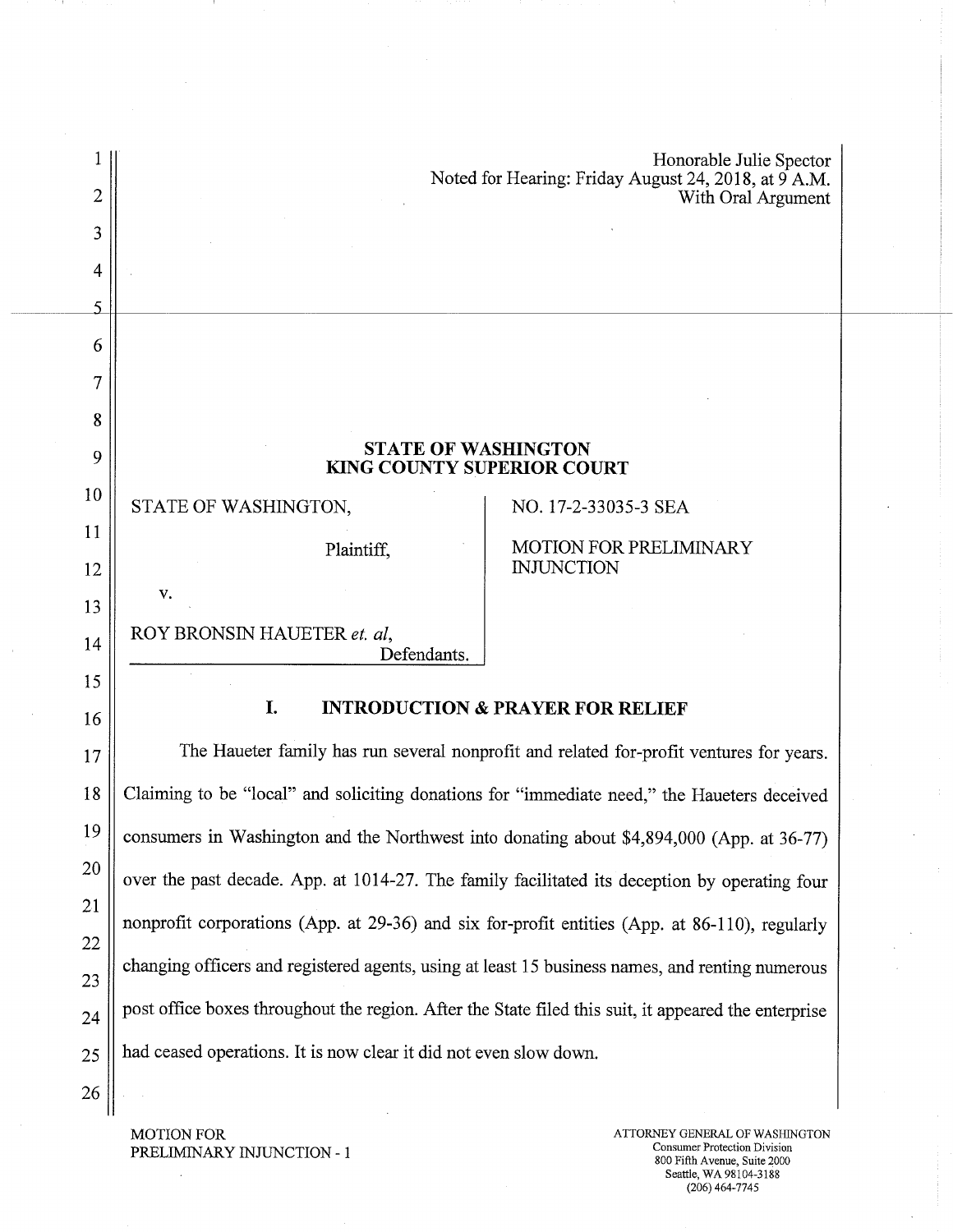| 1              | The State of Washington moves for an order preliminarily enjoining Defendants and                                                              |  |  |
|----------------|------------------------------------------------------------------------------------------------------------------------------------------------|--|--|
| $\overline{2}$ | anyone acting on behalf of Defendants from                                                                                                     |  |  |
| 3              | 1.<br>Soliciting charitable contributions;                                                                                                     |  |  |
| 4<br>5         | 2.<br>Amending and/or dissolving any existing business entity;                                                                                 |  |  |
| 6              | 3.<br>Forming new charitable or business entities; and                                                                                         |  |  |
| 7              | 4.<br>Selling, transferring, or otherwise divesting property until final judgment is                                                           |  |  |
| 8              | rendered in this case.                                                                                                                         |  |  |
| 9              | П.<br><b>ISSUES</b>                                                                                                                            |  |  |
| 10<br>11       | Does the State of Washington Have a Clear Legal and Equitable Right Such That<br>A.<br>It Is Likely to Prevail in Its Case Against Defendants? |  |  |
| 12<br>13       | <b>B.</b><br>Do the Defendants' Actions Create a Well-Grounded Fear of Immediate Invasion<br>of the State's Rights?                            |  |  |
| 14             | C.<br>If Not Prevented, Would the Defendants' Actions Result In Actual and Substantial<br>Injury to the State and Its Interests?               |  |  |
| 15             | Ш.<br><b>FACTS</b>                                                                                                                             |  |  |
| 16             | <b>Defendants</b><br>A.                                                                                                                        |  |  |
| 17             |                                                                                                                                                |  |  |
| 18             | 1.<br><b>The Haueter Family</b>                                                                                                                |  |  |
| 19             | The non-entity defendants are family members with Roy Bronsin Haueter $(Roy)^{1}$ as the                                                       |  |  |
| 20             | patriarch. Roy is married to Billie and they have six sons and daughters including Tracee,                                                     |  |  |
| 21             | Brandon, and Mindee. App. at 129-34. The individual defendants are or were registered agents                                                   |  |  |
| 22             | or governors of the entities. See generally App. at 25-107. Some of Roy's in-laws have been                                                    |  |  |
| 23             |                                                                                                                                                |  |  |
| 24             | recruited as well. Id. Nancy – married to Brandon – (App. at 133) and Benjamin Graver – married                                                |  |  |
| 25             |                                                                                                                                                |  |  |
| 26             | <sup>1</sup> For clarity, the State refers to individual Haueter family member by their first names.                                           |  |  |

MOTION FOR ATTORNEY GENERAL OF WASHINGTON PRELIMINARY INJUNCTION - 2

 $\bar{\phantom{a}}$ 

Å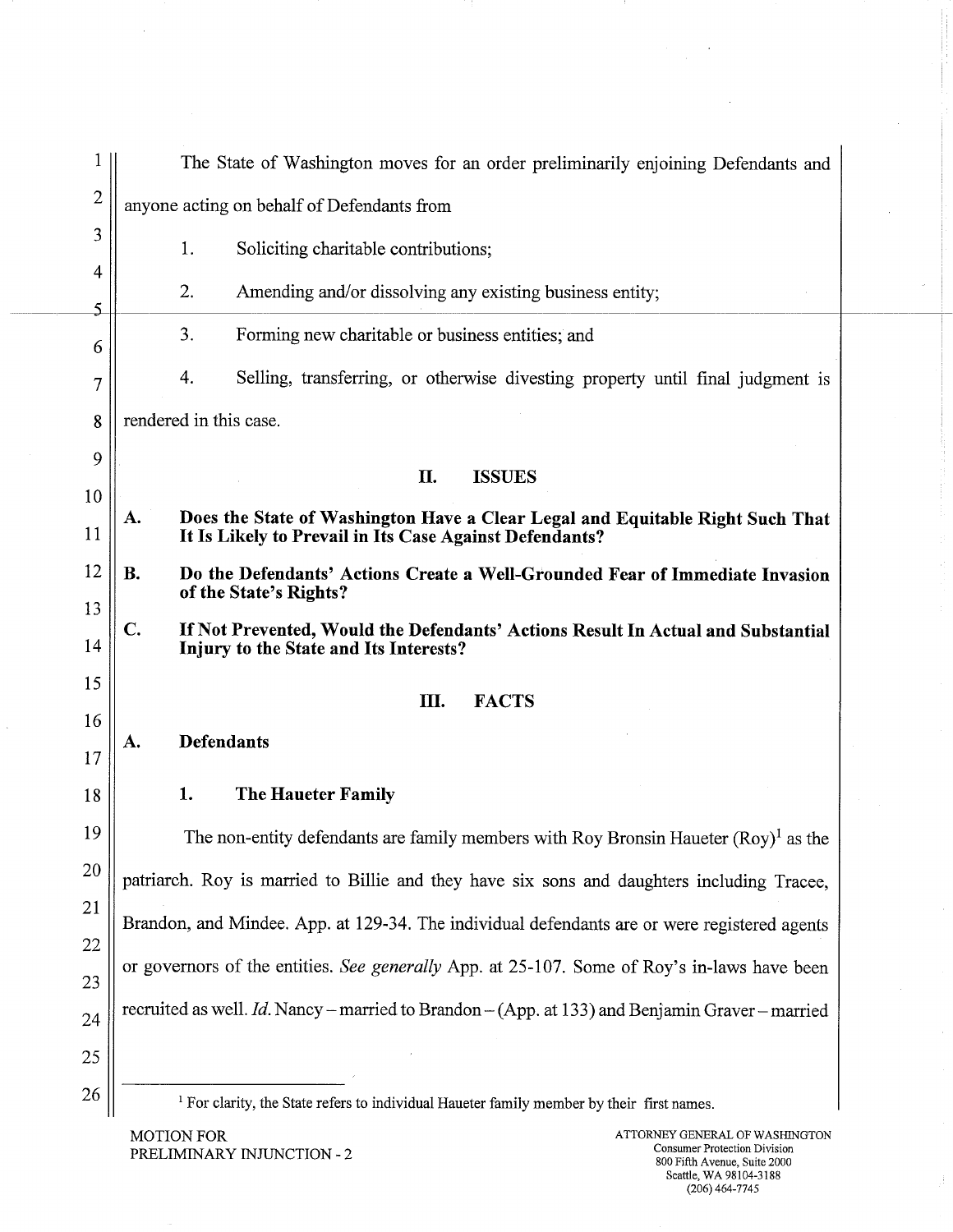| 1                   | to Mindee $-$ (App. at 133-4) serve as directors. All of the entity defendant are controlled by       |  |
|---------------------|-------------------------------------------------------------------------------------------------------|--|
| $\overline{c}$<br>3 | members of the Haueter family.                                                                        |  |
| 4                   | <b>Business Entities</b><br>2.                                                                        |  |
| 5                   | The entity defendants include nonprofit corporations that are (or were) registered as                 |  |
| 6                   | charitable organizations and for-profit entities.                                                     |  |
| 7                   | Nonprofit Corporations/Charitable Organizations:                                                      |  |
| 8                   | Search and Rescue Charities (aka Holiday Relief Fund and Northwest<br>a.                              |  |
| 9                   | Bloodhounds Search and Rescue) (SRC);                                                                 |  |
| 10<br>11            | b. Children's Hunger Relief Aid (pka Children's Hospital Emergency Network                            |  |
| 12                  | and Cancer Exam Network) (aka Back to School Helping Hands) (CHRA);                                   |  |
| 13                  | Children's Safety Society (pka Children's Safety Bureau) (aka Children's<br>c.                        |  |
| 14                  | Hunger Emergency [Fund], Back to School Children's Relief, Poverty Children's                         |  |
| 15                  | Shopping Spree, Holiday Relief Meal Fund, MAKE A BIRTHDAY WISH,                                       |  |
| 16                  | Public Safety Clinic, Needy Children's Shopping Spree, and Operation Summer                           |  |
| 17                  | Camp) (CSS); and                                                                                      |  |
| 18                  | d. Emergency Relief Network (pka Emergency Relief Services) (aka Back to                              |  |
| 19<br>20            | School Helping Hands) (ERN)                                                                           |  |
| 21                  |                                                                                                       |  |
| 22                  | None of the non-profit entities maintains an office. Instead, they list fictitious addresses on their |  |
| 23                  | Secretary of State filings. App. at 29-36. They primarily use 9449 Park Avenue South, Tacoma          |  |
| 24                  | (Park Avenue), which is the location of a call center operated by Turnkey Leasing, but not the        |  |
| 25                  | charities' offices. (App. at 29-36). They have also used P.O. Boxes in Tacoma and Spokane             |  |
| 26                  |                                                                                                       |  |
|                     |                                                                                                       |  |

MOTION FOR PRELIMINARY INJUNCTION - 3

 $\bar{z}$ 

- 1

 $\ddot{\phantom{0}}$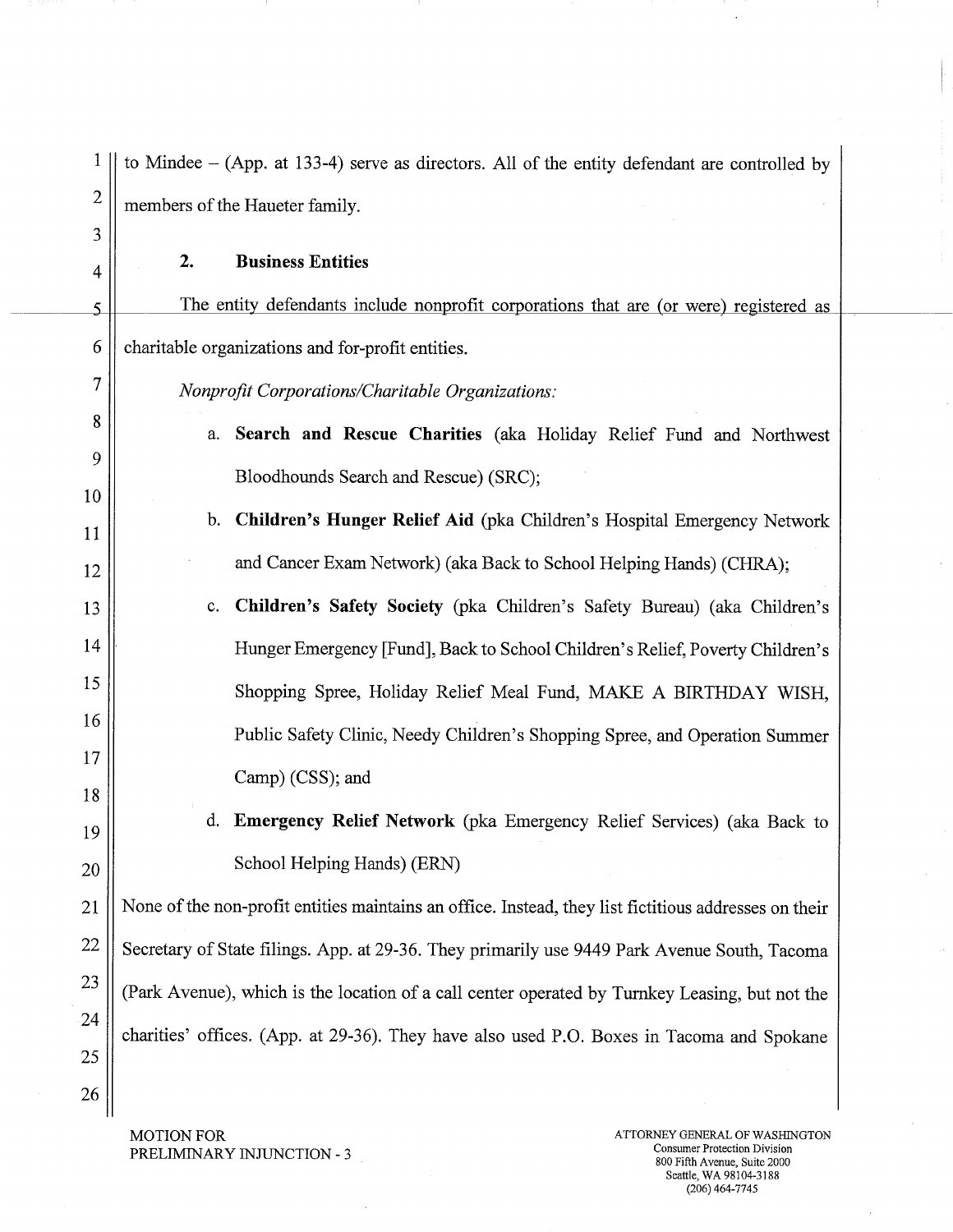(App. at 55). Roy is/was the executive director of all of the charities and is responsible for their operations. App. at 25-8.2

*For-Profit Defendants:* 

#### **a. Haueter Enterprises, LLC (aka Turnkey Leasing); Turnkey Leasing, T,T.0**

Brandon and Nancy's business, Haueter Enterprises, manages and operates the Park Avenue call center for the charities. App. at 82-5, *see generally* 595-7. They are the only governors and "Mr. Haueter" is its registered agent. App. at 83-5. The couple formed Turnkey Leasing, LLC, (one of Haueter Enterprises's dbas) on December 26, 2017, to provide the same services. App. at 101-3.

12

1

2

3

4

 $\overline{5}$ 

**6** 

**7** 

**8** 

9

10

11

13

14

15

16

17

18

19

20

21

22

23

24

25

26

#### **b. Family Entertainment Corporation (aka Universal Publishing Company); Universal Publishing, LLC**

Roy Haueter is Family Entertainment. He is the only shareholder, governor, and employee. App. at 86-91. Family Entertainment's only clients are the four nonprofit defendants. According to Roy, it publishes magazines relevant to the nonprofits' missions out of Roy's home. App. at 90-1, 736, 777-780.

Universal Publishing, LLC, is a new limited liability company created by Brandon and Nancy on December 22, 2017. App. at 104-6. Brandon intends to use Universal Publishing to take over Family Entertainment's portion of the business. App. at 629-30.

#### **C. Colonial Park Homes, LLC;**

Colonial Park Homes, LLC, is a shell company. Roy formed Colonial Park Homes in 2011 during his personal bankruptcy proceedings. App. at 94-5, App. at 878-953. During that

<sup>&</sup>lt;sup>2</sup> Roy was appointed executive director of Children's Hunger Relief Aid in 2010, Childrens (sic) Safety Bureau in 2003, Emergency Relief Services in 2011, and Search and Rescue Charities in 2008 by the organizations' initial governors.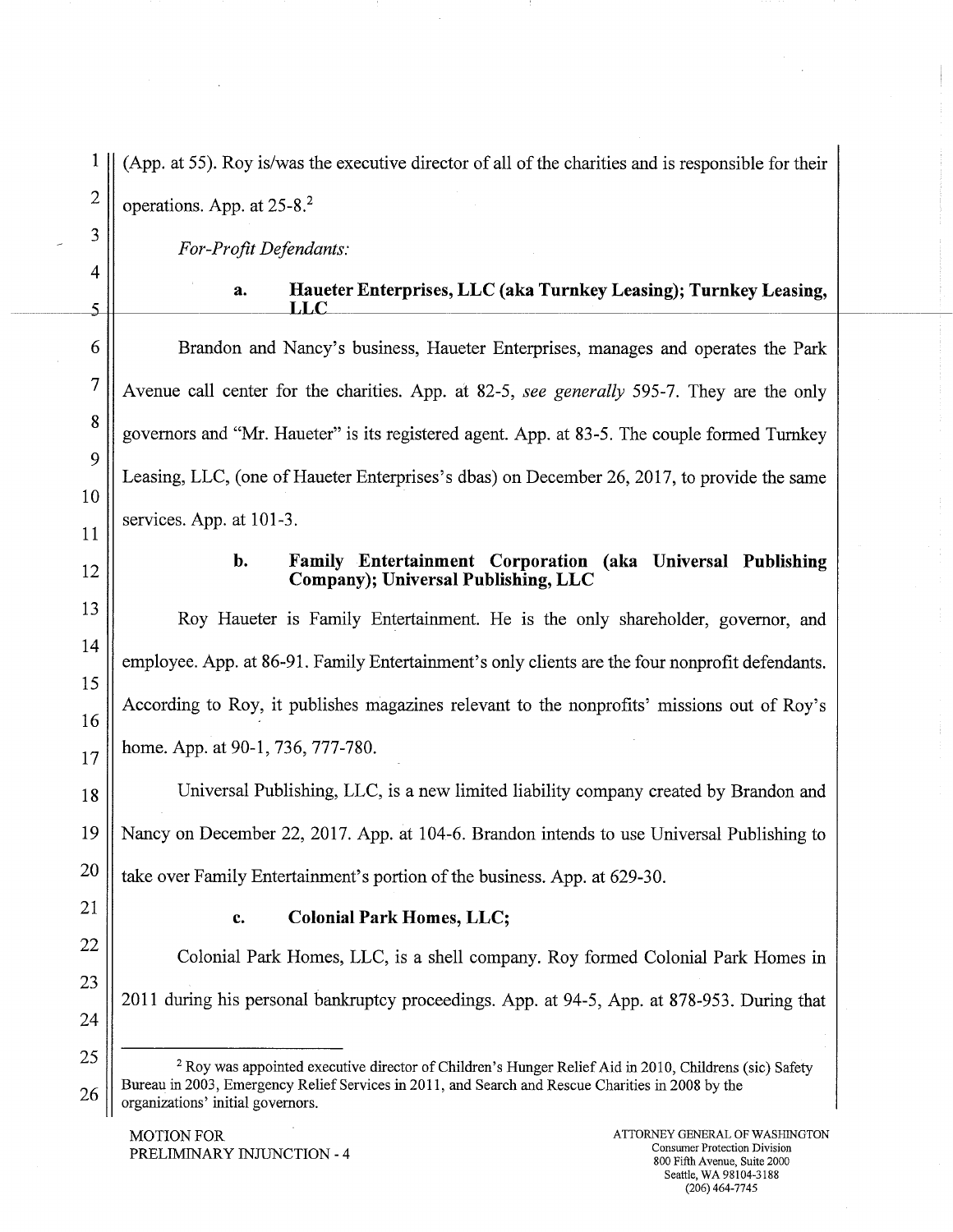1 time, Roy transferred real property into the LLC because it benefited him "from a tax 2  $\parallel$  standpoint." App. 147-9. In 2015, Colonial Park held only a single property but previously held as many as 30 properties. App. at 149, 154.

3

4

6

10

11

12

17

18

19

#### **d. Country Cabins and Mobile Park, LLC; 5 -** --- -- -

Roy Haueter also owns Country Cabins and Mobile Park, LLC, a mobile home park near  $7 \parallel$  Cashmere, Washington. App. at 166. On the property are several small studio-style cabins, nine  $8 \parallel$  mobile homes, and some camper-style trailers. App. at 167-8.

## **9 3. A Growing Concern**

Previously, Roy and Brandon operated a commercial fundraiser called A Growing Concern (aka Community Services). Roy and his wife, Billee, incorporated the business in 2000.  $_{13}$  || App. at 108-109. During its nine years of operation, A Growing Concern raised more than \$4 14 million through charitable solicitations and the Haeuter nonprofits were its primary clients. App. 15 at 954-1007. In 2011, the Secretary of State administratively dissolved the corporation because  $\frac{16}{\text{}}$  it failed to file its annual report. App. at 110. After this dissolution, Brandon retained the office and call-center equipment.

**B. Pre-Lawsuit** 

The Haueters and their various business entities have engaged in the same activities for 20  $21$  years. The charities use telemarketers to solicit contributions from potential donors from  $22$  Northwest states. App. at 1008-1013. The specific charity and fundraising campaign depends on 23 | the time of year. App. at 317-321. For example, ESS's Back to School Helping Hands campaign  $24 \parallel$  solicits during the summer months and CSB's Holiday Relief Fund solicits in the fall. App. at  $25 \parallel 641.$ 

26

PRELIMINARY INJUNCTION - 5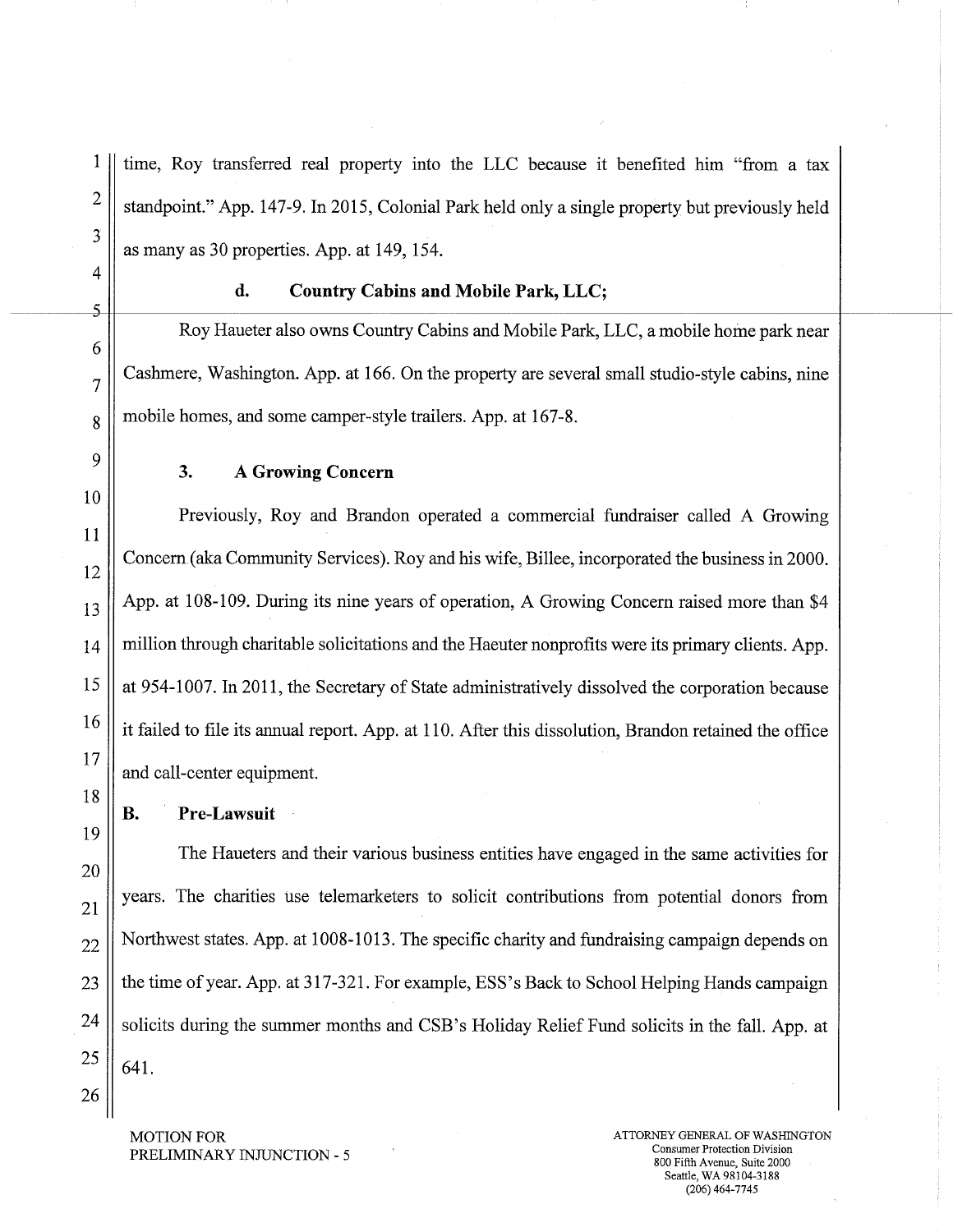1 If a potential donor agrees to donate, a pledge kit is sent that includes an invoice. App. at  $2 \parallel 611, 626$ . The invoices are misleading. For example, multiple invoices claim that the donation will go to feed people "in *our* community" or will benefit local children in extreme need. App. at 1014-5. Often the word "local" is emphasized by using capital letters. App. at 1017-9. The nonprofits also represent urgent help is needed. App. at 1004-1027. In order to bolster the "local"  $7 \parallel$  claim, the charities use P.O. Boxes or commercial mail drops in the donor's region as the return 8 | address. *Id.* The donations are forwarded to a P.O. Box in Tacoma and picked up and processed  $9 \parallel$  by a member of the Haueter family. App. at 651. Sometimes, the charity's return address fails to  $10$  || indicate it is a P.O. Box. App. at 1014-5, 1019, 1026-7.

Some of the charities' solicitations contain misrepresentations. CHRA claims to provide "food vouchers" through the Needy Children's Shopping Spree. App. at 1015-6. There is no  $\begin{bmatrix} 14 \end{bmatrix}$  evidence food vouchers were ever distributed. The Cancer Exam Network's mailers (now 15 CHRA) represented it provided funding for research and medical exams. App. at 1016-7. In 16 T reality, the charity made few, small donations to cancer research and nothing toward  $\frac{17}{8}$  examinations. App. at 623-4. Similarly, the Children's Hospital Emergency Fund distributed  $\frac{18}{9}$  pledge kits claiming to help needy families during medical emergencies, but never provided assistance. App. at 611-4; 1025.

The charitable organizations' names are also confusing. Search and Rescue Charities  $22$  | claimed its purpose was to help fund search and rescue efforts App. at 69. But its fundraiser is  $23$  || for an event that claims to help buy school supplies. App. at 1017-8. More recently, Emergency 24 | Relief Network runs the back-to-school fundraiser. App. at 1037-8. CSS solicits/solicited for its  $25$  || Needy Children's Shopping Spree, which has nothing to do with children's safety. App. at 1019.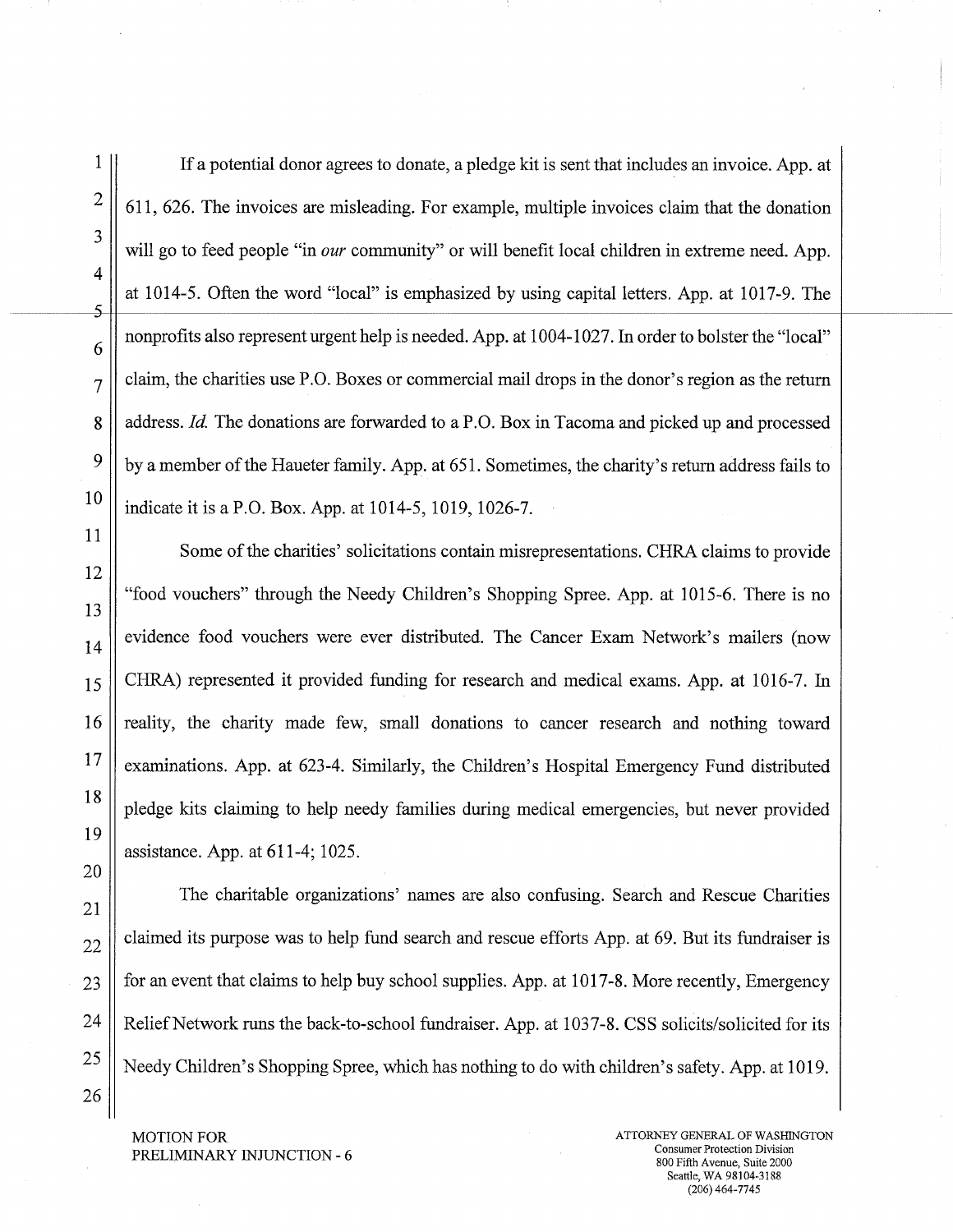1 Despite the name, Children's Hospital Emergency Fund has nothing to do with the actual  $2 \parallel$  Children's Hospital. App. at 1025.

All charities' primary activities are "Shopping Sprees." App. at 246-254. Generally, needy families are identified and invited to a Walmart near them where members of the Haueter  $\frac{1}{6}$  family give them gift cards that can be used to purchase items from the store. *Id.* It is unclear  $7 \parallel$  how often these events occur, how many families benefit from them, and what percentage of the 8 charitable contributions are used to buy gift cards.

<sup>9</sup> The charities also claim to conduct education campaigns and provide informative 10  $\parallel$  magazines related to their missions. App. at 220, 325, 871-877. Though Roy has no formal training or experience dealing with disaster preparedness, cancer screening, wilderness safety, writing, design, and/or publishing he is responsible for magazine publication. App. at 751-4. Roy  $\begin{bmatrix} 14 \end{bmatrix}$  says he mails or hand-delivers the magazines to hospital and doctors' waiting rooms by the  $15$  || thousands. App. at 745-6. In reality, Family Entertainment has "published" just one magazine 16 for each charity and makes photocopies at Costco as needed. App. at 740, 771, 769. The 17 magazines' content is comprised primarily of information Roy copied directly from Internet 18 | sources (a process Roy calls "research"). App. at 754. For the most part, the magazines appear amateurish with poor design and heavy use of generic clip art. App. at 754, 781-877. Moreover,  $21$  the Attorney General's investigation has yet to locate a single hospital that recalls receiving  $22$  magazines from the charities. App. at 1049-51; 1085-6.

23 Although they are separate entities on paper, the charities are hardly distinct. For one, 24 the charities share the same governors: Roy Haueter, Billee Haueter, and Tracee Richardson.  $25 \parallel$  Since 2011, Roy has been the executive director of each charity, which allows him to manage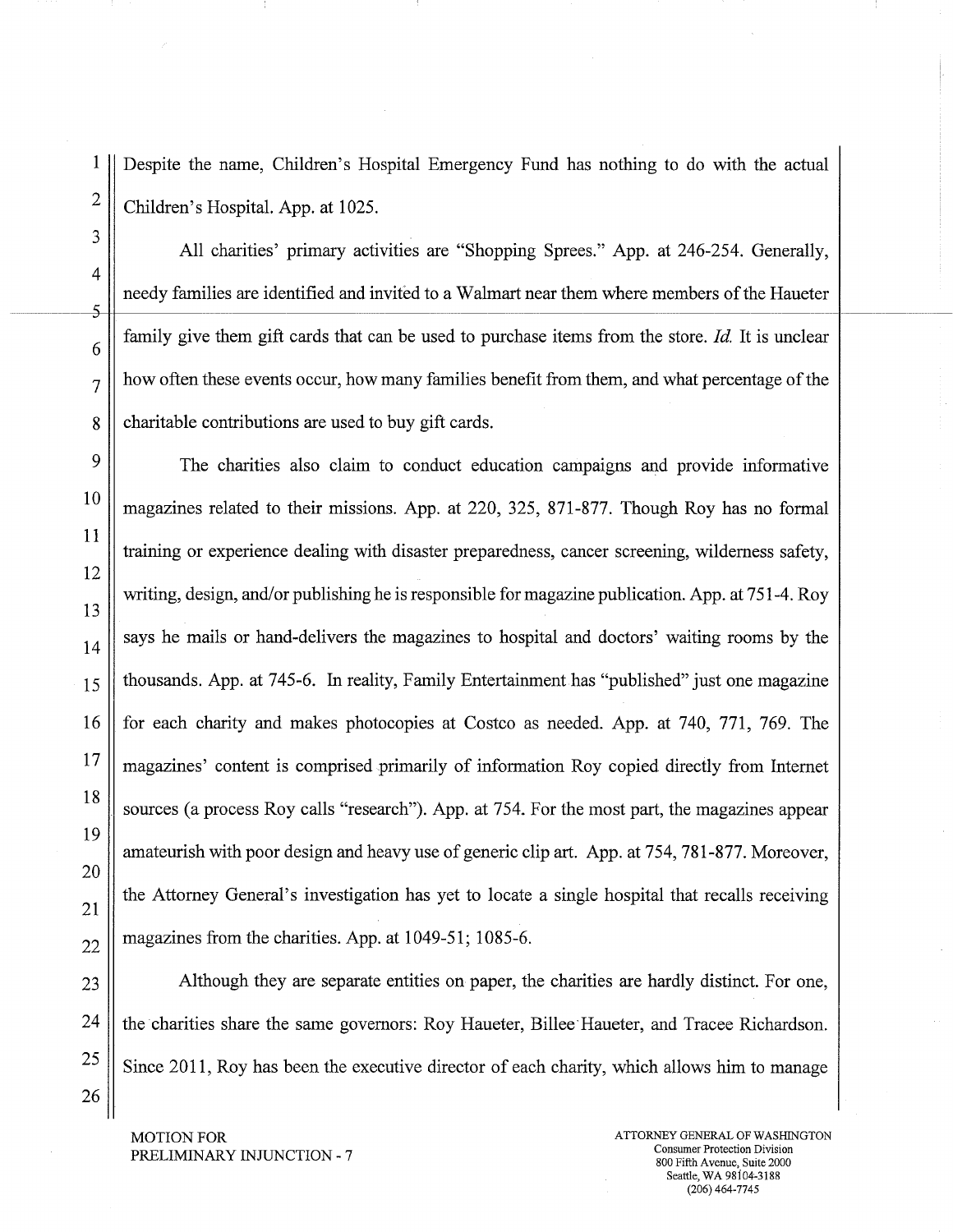all of the finances and campaigns. App. at 25-8. Second, the charities all use the same call center, same employees, and same donor databases. App. at 679-86. The charities share the shoppingspree model and use similar language during their various campaigns. *Id.* 

Furthermore, the charities and for-profits work in tandem to benefit the Haueter family. First, Roy, as Family Entertainment Corporation, creates the campaign for each charity. App. at 624. Then, as Turnkey Leasing, Brandon assigns employees a region to call and provides them with the script. App. at 611-2. In addition to managing the call center, Brandon processes payroll and orders supplies for the charities. App. at 708-9. Turnkey Leasing uses the same equipment — including the office furniture — and location Brandon used when he ran A Growing Concern. App. at 606-7. When a solicitation is successful, the donor's information is logged in Brandon's database and forwarded to Roy's daughter-in-law. App. at 625-6. She prints out and mails the pledge kits to potential donors with instructions to mail donations to charity-rented mail boxes in the donor's region. App. at 626. Periodically Roy's daughter, Mindee, instructs the mailbox managers to forward the mail to a different box.<sup>3</sup> She then processes the mail, logs the donation, and makes the deposits into the charity's account.

Each entity involved is paid by the charity that receives the donation. Roy/Family Entertainment receives 20 percent of the charities' gross receipts. App. at 534. Turnkey Leasing is paid \$5,600 per month for its fundraising. App. at 777-80. All of the call center employees are hourly or commission-based employees paid by the charities on whose behalf they solicit

<sup>3</sup> Mindee testified in a recent deposition that this was her responsibility but the transcript is not yet available. Brandon and Roy have both testified that Family Entertainment is responsible for the mail.

MOTION FOR PRELIMINARY INJUNCTION - 8

26

1

2

3

4

5

15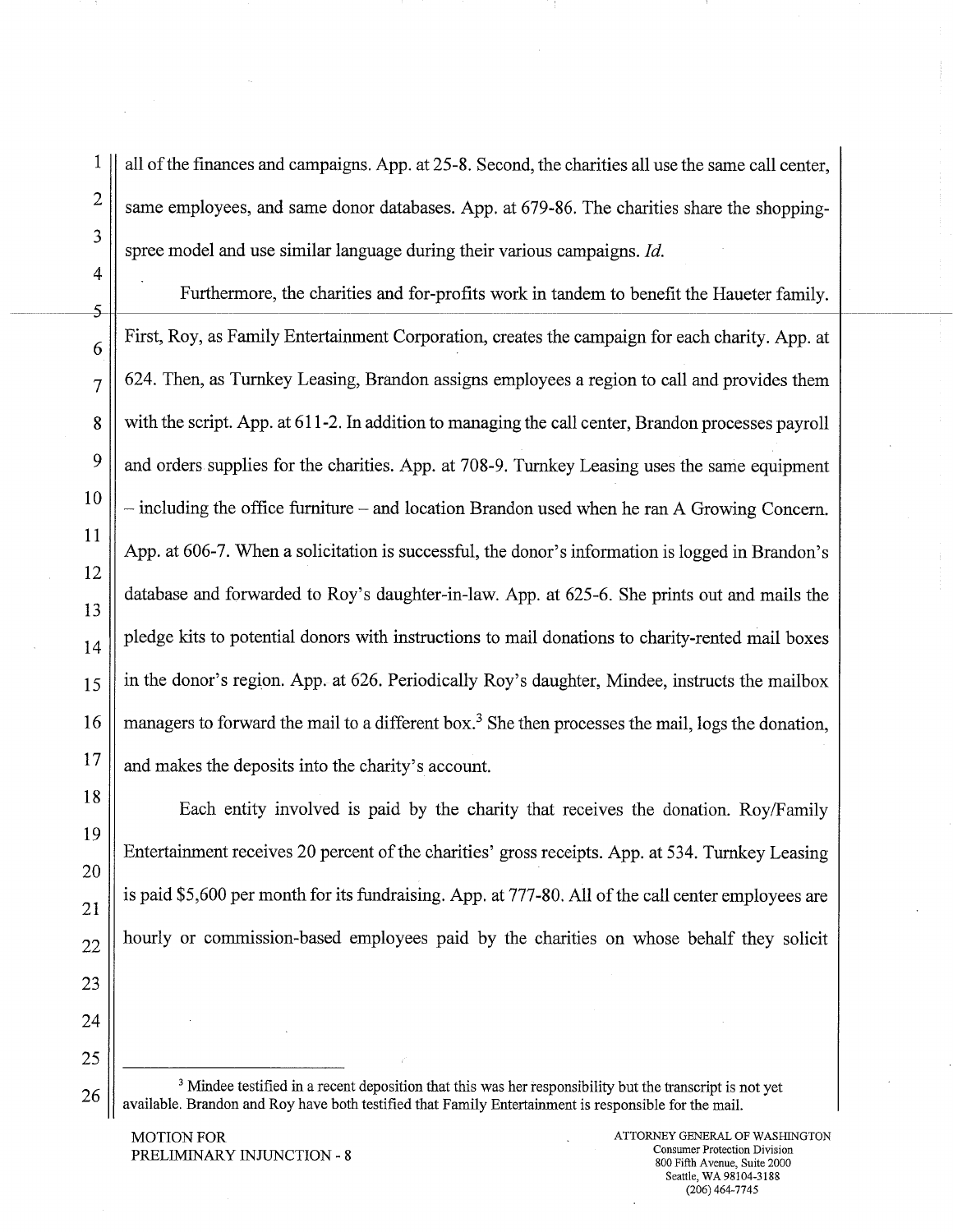1 donations. App. at 608. The charities pay Mindee under-the-table. App. at 625. None of the  $2 \parallel$  individuals involved are volunteers.

 $\frac{3}{\pi}$  C. Post-Filing

4

6

After the State sued, the Hauter Family appeared to have shut down its operations. None  $5$ of the four charities renewed their charitable organization registration for 2017 and, in early  $7$  January 2018, the Secretary of State administratively closed them. App. at 1031-4. Shortly  $8 \parallel$  thereafter, CHRA and SRC voluntarily dissolved. App. at 78-81.

9 || But appearances are deceiving.

10 | On December 6, 2017, Mindee and Brandon's in-laws filed a new charitable organization  $\left\| \frac{11}{11} \right\|$  registration for Children's Safety Bureau using the information from the original CSS. App. at 12 45, 55. All references to "Haueter" were removed and Mindee took over as registered agent. 13 14 App. at 31. Then, in January 2018, the non-profit corporation Children's Safety Bureau changed 15 its name to Children's Safety Society and denoted four dbas: Children's Hunger Emergency  $_{16}$  | Fund, Back to School Children's Relief, Poverty Children's Shopping Spree, and Holiday Relief 17 Meal Fund. App. at 1035-6.

18 | Like CSS, Emergency Relief Services (the nonprofit corporation) changed its name in 19 December 2017. App. at 1037-8. Now known as Emergency Relief Network, it lists three dbas: 20 Rescue Equipment Drive, Back to School Children's Fund, and Children in Need Shopping 21 22 Spree. *Id.* Mindee and her husband are governors and "Emergency Relief Services" is its  $23$  registered agent. *Id.* Around the same time, Mindee filed a Charitable Organization Registration  $24$   $\parallel$  form for a new entity with a new registration number using Emergency Relief Service's financial 25 | reporting from 2016. *Id.* 

26

PRELIMINARY INJUNCTION - 9

MOTION FOR ATTORNEY GENERAL OF WASHINGTON AND AND ALL AND ALL AND ATTORNEY GENERAL OF WASHINGTON 800 Fifth Avenue, Suite 2000 Seattle, WA 98104-3188 (206)464-7745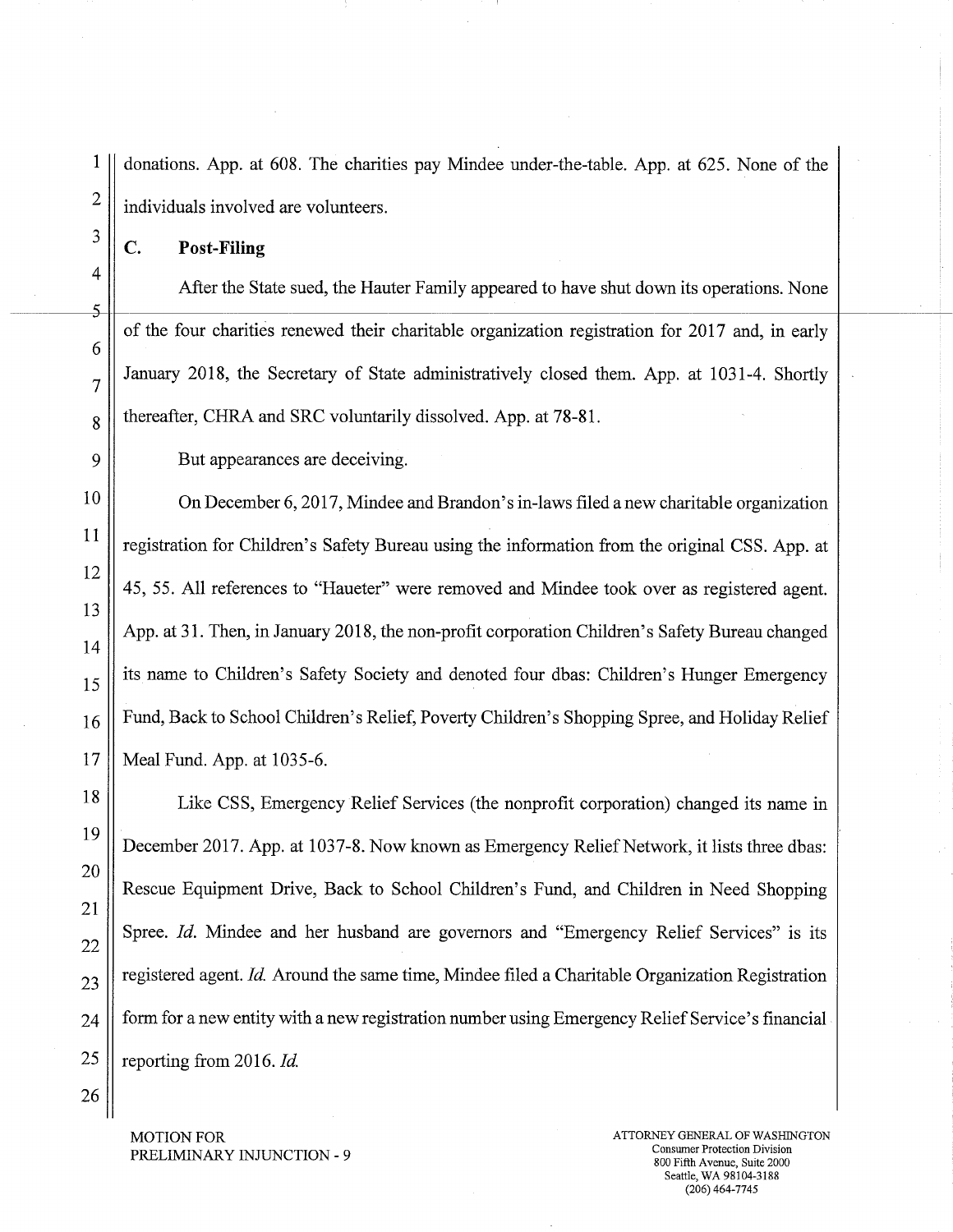1 The call center is active with calls being made for the remaining charities. App. at 690.  $2 \parallel$  In February 2018, the State and the Secretary of State received complaints from two Washington residents who were called by "Children's Hunger Emergency Fund," which is one of the dbas for CSS. App. at 1028-30. Both said they received follow-up pledge solicitations. App. at 1014-  $6 \parallel 5$ . Like past Haueter-family solicitations, Children's Hunger Emergency Fund claims to need  $7 \parallel$  "immediate help" and that funds will go to "local hungry children." *Id.* 

8 According to Brandon, solicitation calls are ongoing from the Park Avenue call center at  $9 \parallel$  the direction of Roy. App. at 690. He testified Children's Hunger Emergency Fund solicited <sup>10</sup> charitable donations between January and March 2018 and ERN began soliciting donations in summer 2018. App. at 691.

Despite "paper" changes, Roy remains the leader of the enterprise. He is the only signer  $\|14\|$  on the checking accounts owned by the various charities and Family Entertainment. App. at 714- $15 \parallel 5$ . He remains the shopping sprees' organizer. App. at 726. He creates the content and scripts for 16 Solicitations, mailers, and pledge kits for all charities. App. at 524, 683-4. Essentially, the  $\lvert$  operation described remains unchanged except there are now only two charities that each pay 18  $\parallel$  half of the year's expenses instead of four charities that each pay a quarter.

#### *Haueter Property*

Since State filed its lawsuit, it appears that the Defendants may be divesting property in  $\parallel$  advance of a possible judgment. For example, the State recently learned Roy and Billee Haueter || placed their Leavenworth home on the market and purchased a new home in Coeur d'Alene, | Idaho. App. at 1041-8, 1085-1104. On May 30, 2018, Brandon and Nancy Haueter sold an || investment property in Puyallup. App. at 1040. In January, 2017 – after Roy was aware of the

<sup>26</sup>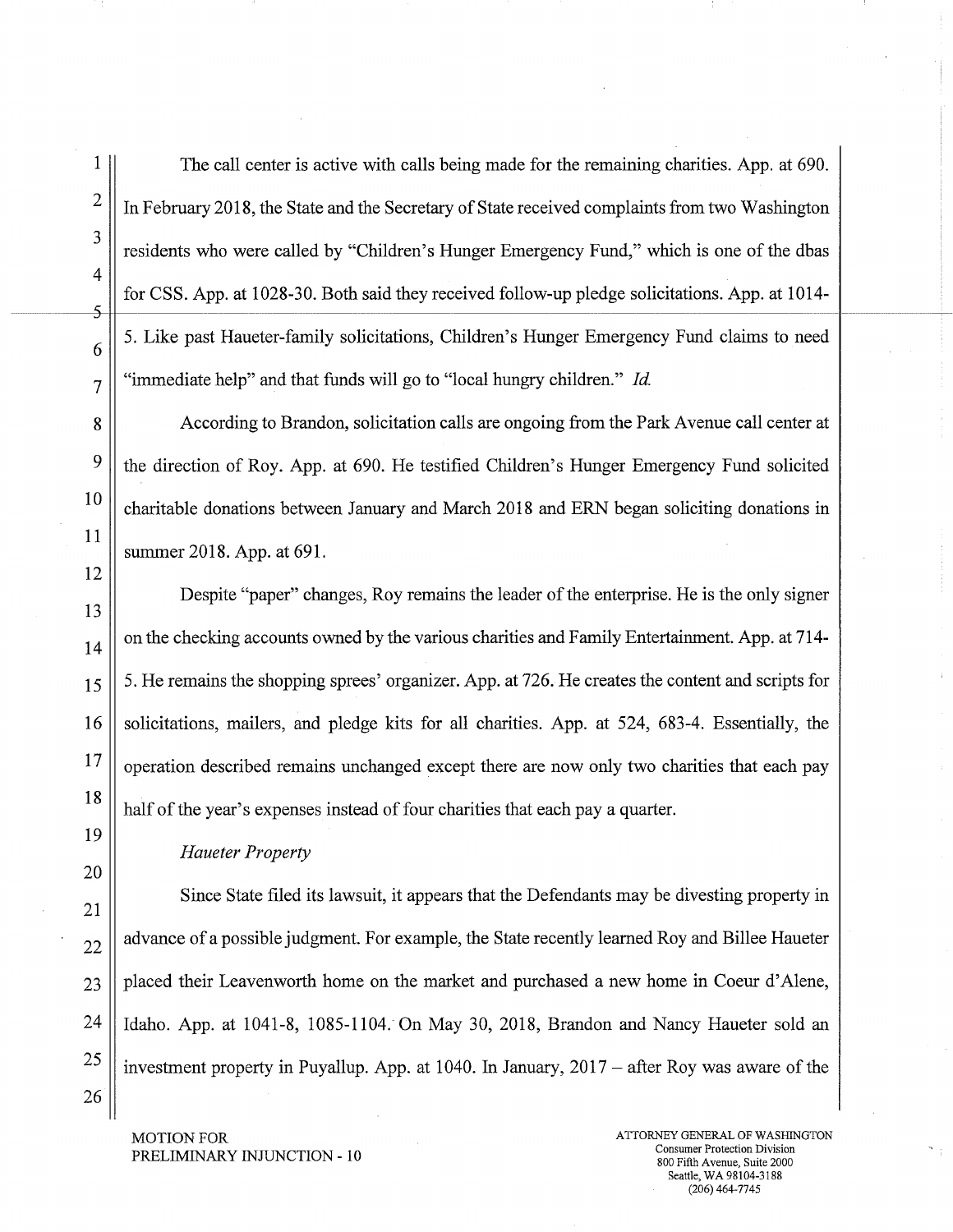1

Attorney General's investigation - Roy quit claimed ownership of the Park Avenue call center to Colonial Park Home, which remains the taxpayer today. App. at 1088. Additionally, Roy and Billee recently filed multiple quit-claim deeds on properties related to Colonial Park Home. App. at 1088.

#### IV. **ARGUMENT**

To obtain a preliminary injunction a party must show "(1) a clear legal and equitable right, (2) a well-grounded fear of immediate invasion of that right, and (3) that the acts complained of are either resulting in or will result in actual and substantial injury to him." *Tyler Pipe Indus., Inc. v. Dep't of Revenue,* 96 Wn.2d 785, 792 638 P.2d 1213 (1982); *see also* RCW 7.40.020. In deciding whether an injunction lies, the trial court has significant discretion which should "be exercised according to the circumstances of each case." *Washington Fed'n of State Employees, Council 28, AFL-CIO v. State,* 99 Wn.2d 878, 887, 665 P.2d 1337 (1983).

#### **A. The State is Likely to Prevail on the Merits**

To establish it has a clear legal and equitable right, "the moving parry must show that it is likely to prevail on the merits" at trial. *San Juan County v. No New Gas Tax,* 160 Wn.2d 141, 154 157 P.3d 831 (2007). Here, in its amended complaint, the State alleges claims that the defendants violated various aspects of the Charitable Solicitations Act, Consumer Protection Act, Nonprofit Corporations Act, and Charitable Trust Act. The State is likely to prevail on each of its claims.

### **1. The Haueter Enterprise Violated Multiple Requirements of the Charitable Solicitations Act and Consumer Protection Act**

The State alleges multiple violations of the Charitable Solicitations Act that are likely to succeed on their merits. *Inter alia,* the charities' deceptive solicitations violate the act. RCW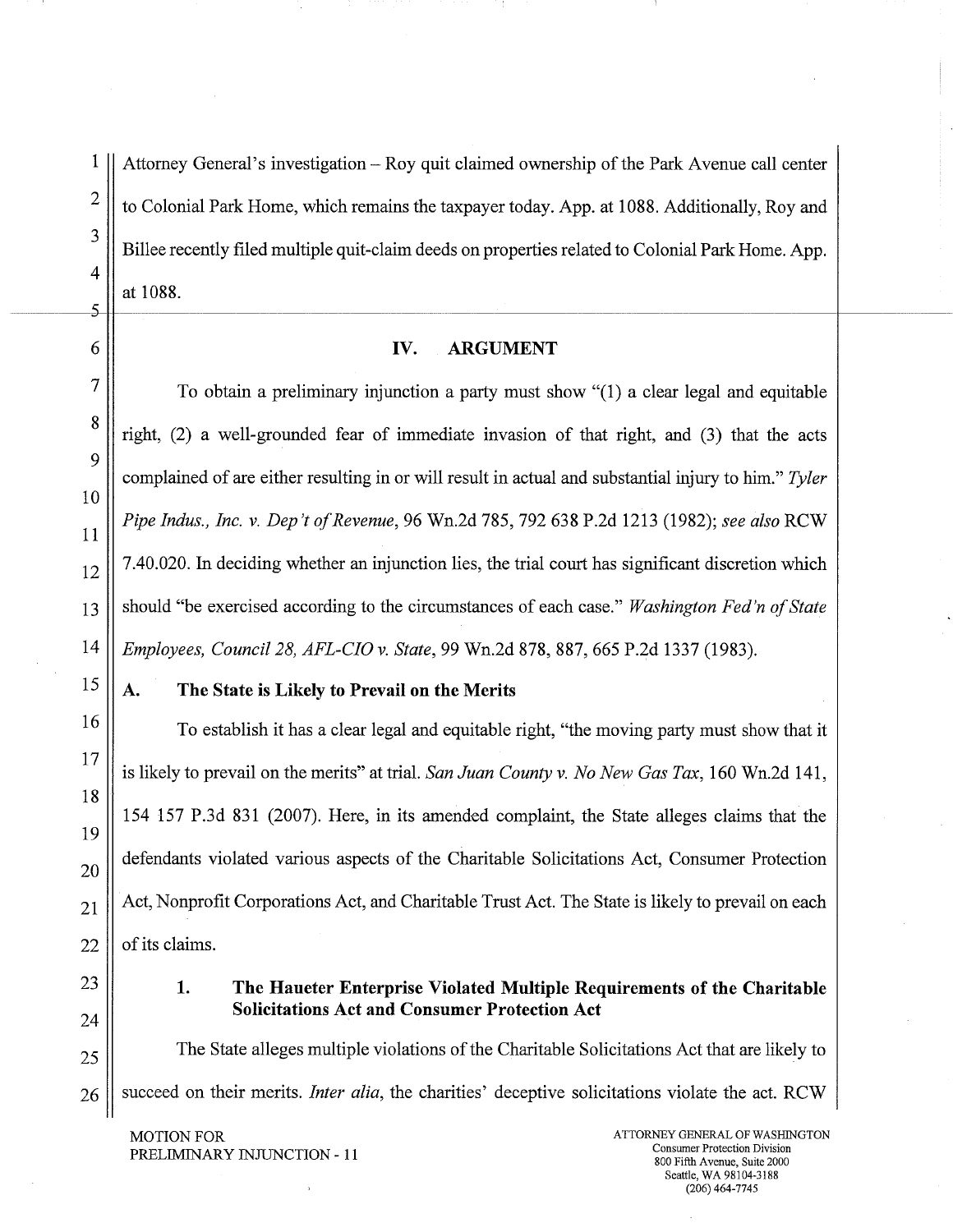1 19.09.100(15). For example, CHRA's various iterations have claimed to give out food vouchers,  $2 \parallel$  provide funding for research and examinations, and give assistance to needy families who have experienced medical emergencies. However, CHRA did not actually provide the funding. The charities use of the term "local" coupled with the deceptive uses of P.O. Boxes in their  $\left| \begin{array}{c} 6 \end{array} \right|$  solicitations mislead, or was likely to mislead, donors into believing the charity was local.  $7 \parallel$  Representations indicating a need for "immediate assistance" mislead donors into believing 8 contributions would assist those with urgent need when, instead, the money was – at best – used  $9 \parallel$  to help kids buy toys and clothes at Walmart. Moreover, the names of the charities are <sup>10</sup> misleading. Children's Safety Society operates a holiday shopping event, which has nothing to do with children's safety. Emergency Relief Network provides no emergency or disaster relief as its name implies. Rather, ERN claims to help needy students get school supplies. Children's  $_{14}$  Hospital Relief Aid was not associated with the actual Children's Hospital and Search and  $15$  Rescue Charities were not actually associated with the Search and Rescue teams throughout the 16 || Northwest.

<sup>17</sup> In addition to the false, misleading, and deceptive statements, defendants Brandon and 18 Turnkey Leasing have violated the Charitable Solicitations Act by failing to register as a commercial fundraiser. A "commercial fundraiser" is "any entity that, for compensation or other consideration directly or indirectly solicits or receives contributions within this state for or on  $_{22}$  behalf of any charitable organization..." RCW 19.09.020(5). Commercial fundraisers are  $23$  | required to register with the Secretary of State. RCW 19.09.065.

24 Turnkey Leasing fits the statutory definition of a commercial fundraiser because it 25  $\parallel$  receives compensation of \$5,600 per month and runs a call center that directly solicits on behalf

MOTION FOR PRELIMINARY INJUNCTION - 12

3

4

5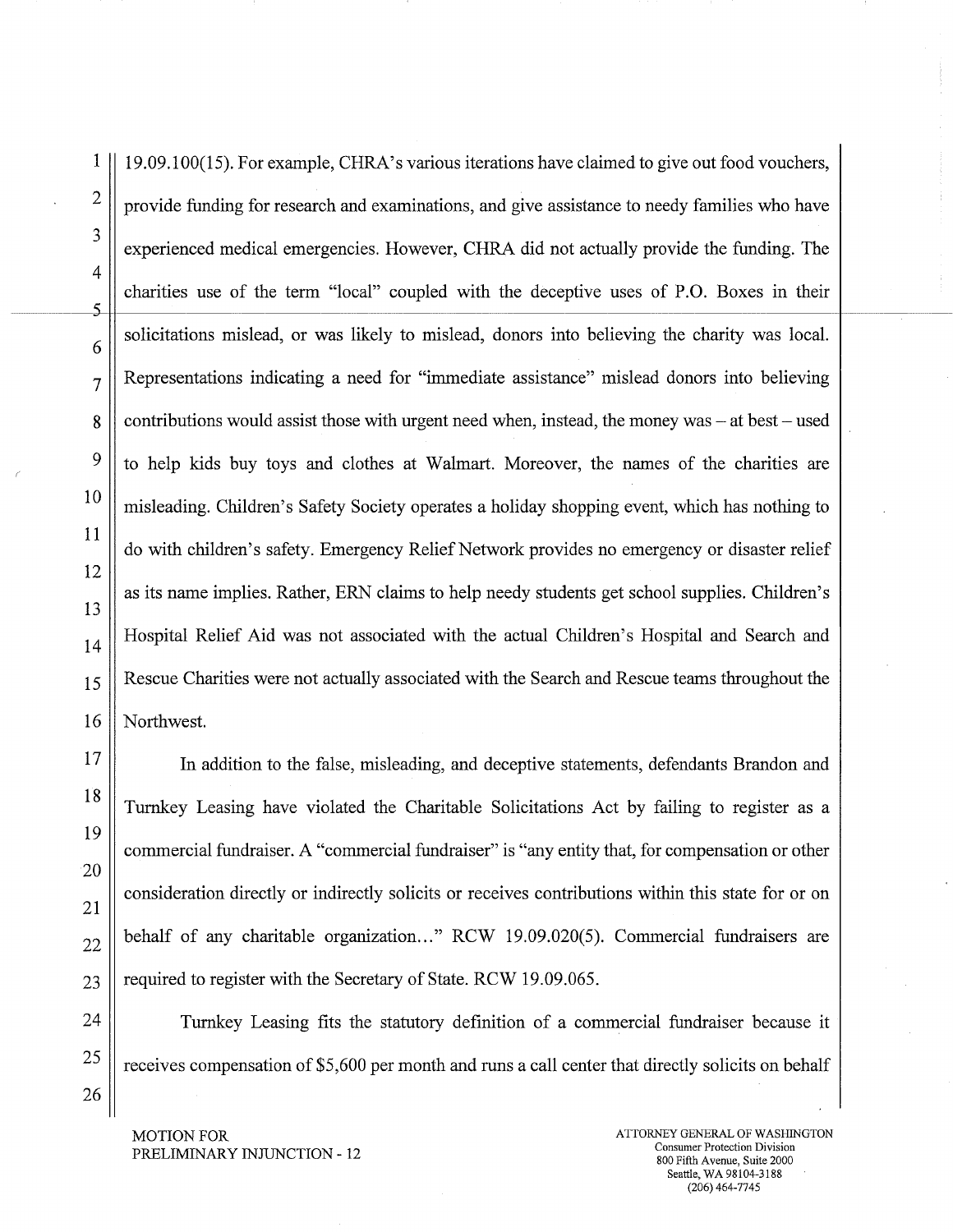26

3

4

5-

 $1 \parallel$  of the nonprofit defendants. The Haueters have attempted to draw distinctions that avoid the  $2 \parallel$  registration requirement (like having the employees paid directly by the charities) but these are merely paper distinctions. Brandon manages the property, processes payroll, purchases supplies, and directs employees. All of the call center employees are the same, including the manager. In fact, Turnkey Leasing's activities match Brandon's testimonial description of what commercial  $7 \parallel$  fundraisers do almost exactly. App. at 645-6. As a commercial fundraiser, Turnkey Leasing is 8 | required to register with the Secretary of State and comply with the act.

**2. As Charitable Trust Trustees the Haueters Have Breached Their Duties.** 

By operation of law the nonprofit defendants are trustees of a charitable trust because  $\frac{12}{12}$  they were formed to hold "assets subject to limitations permitting their use only for charitable, 13 religious, eleemosynary, benevolent, educational, or similar purposes." RCW 11.110.020. 14 Trustees of a charitable trust owe substantially the same duties to the trust as trustees of a private 15 trust. *State v. Taylor,* 58 Wn.2d 252, 257, 362 P.2d 247 (1961). Those duties include good faith, loyalty, care, skill, and diligence. *See generally Id.; Cook v. Brateng,* 158 Wn. App. 777, 785, 262 P.3d 1228 (2010). Trustees owe charitable trusts the additional duty to "keep and render clear and accurate accounts..." *Taylor,* 58 Wn.2d at 257-8. Especially in the case of closely-held  $_{20}$  | nonprofit corporations, member, governors, directors, and officers of a corporate trustee are 21 responsible for the duties owed as trustees. *Taylor,* 58 Wn.2d at 257-8 *(citing* Restatement 22  $\parallel$  (Second) Trusts § 379, cmt b).

<sup>23</sup> The Haueters and Tracee Richardson breached their duties to the nonprofit corporations, which, themselves, owe duties to a charitable trust. First, Roy breached his duty of loyalty by self-dealing between his publishing company and the charities. Second, Roy's contracting and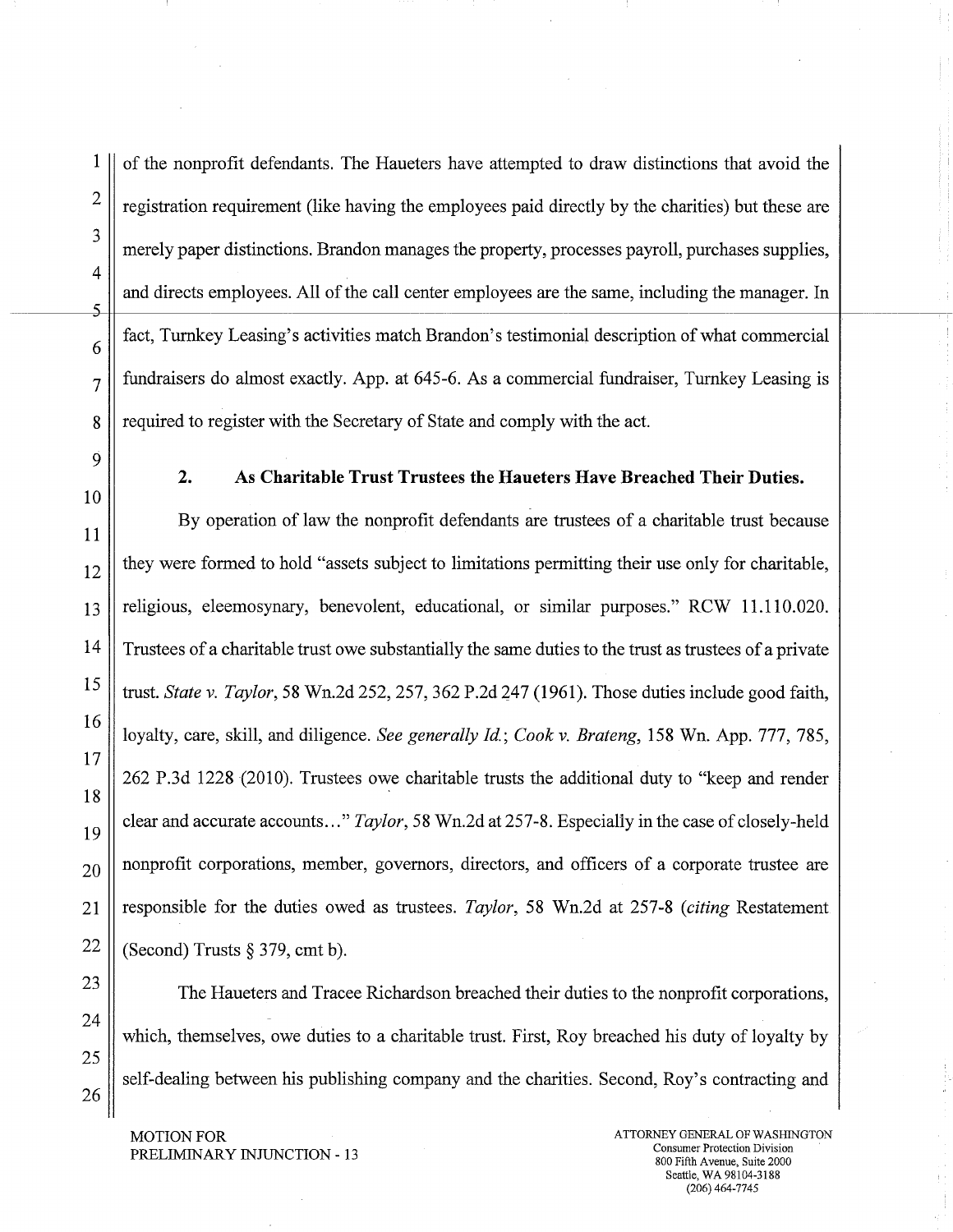employment of his son, daughter, and daughter-in-law without any oversight or conflict of interest screening violate his duty of care and good faith. Furthermore, the blending of accounts and strange accounting practices exhibited by the operators of the charities breached the trustees' duties of care and skill. Finally, the governors/officers of the charities who allowed Roy to operate without supervision violated their duties of diligence. As a result, the State is likely to  $7 \parallel$  succeed on its claim under the Charitable Trust Act.

# <sup>8</sup>**3. Violations of the Nonprofit Corporation Act are Significant.**

The State has petitioned this Court for an order dissolving the nonprofit corporations on the basis that they have and will continue to exceed or abuse the authority conferred upon them  $\frac{12}{12}$  by law. RCW 24.03.250. The Nonprofit Corporation Act allows the Court to dissolve a nonprofit 13 || corporation if it finds that "the directors or those in control... have acted, are acting, or will act  $14$  || in a manner that is illegal, oppressive, or fraudulent" or if the assets are being misapplied or <sup>15</sup> wasted. RCW 24.03.266(1)(b)(d). Here, the State's evidence shows waste, misapplication of assets, and illegal and fraudulent activity through the variety of misrepresentations, self-dealing, and conflicts-of-interest outlined above. This court has a substantial basis upon which it could involuntarily dissolve all of the nonprofit corporations.

 $_{20}$  || Additionally problematic: two of the nonprofits failed to distribute assets after dissolving 21 | in the manner required by RCW 24.03.225. SRC and CHRA dissolved voluntarily on January  $22$  | 23, 2018. However, as recently as April, 2018, CHRA held approximately \$23,000 and SRC 23  $\parallel$  held \$41,000 in their bank accounts. App. at 1083-5.

24 25

26

6

1

 $\overline{2}$ 

3

 $\overline{4}$ 

5

9

10

11

16

17

18

19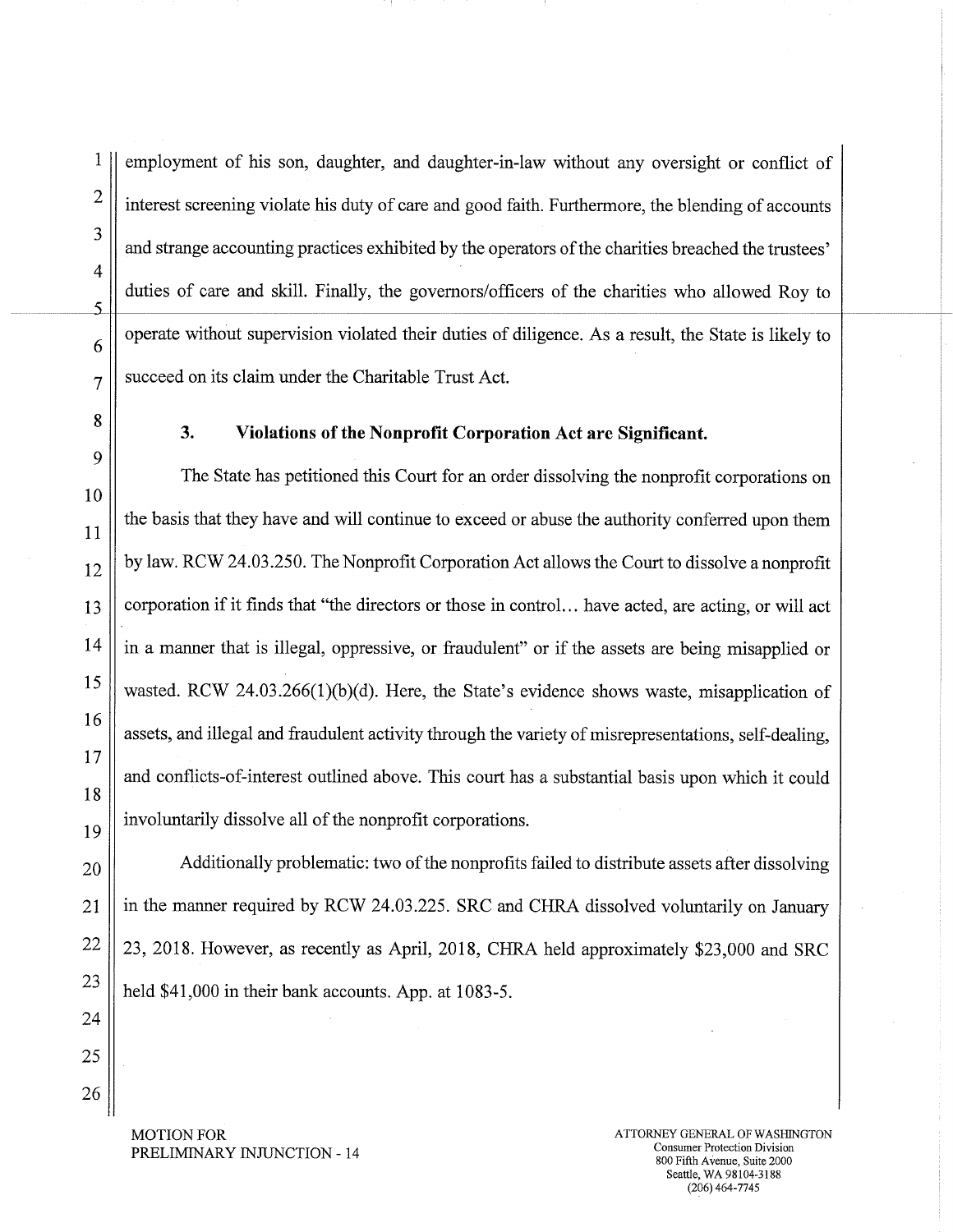26

1

#### **B. Fear that Defendants Will Continue Violating the Law is Well Founded.**

The Legislature recognized the Attorney General's role in supervising charitable organizations. For example, "the purpose of [the Charitable Trust Act] is to facilitate public supervision over the administration of public charitable trusts and similar relationships..." RCW 11.110.010. In enacting these provisions, the Legislature recognized the importance of preventing the misuse of charitable funds and providing for consequences in the event they are mishandled.

Here, the evidence shows that Defendants have violated the Charitable Solicitations Act, which is a per se violation of the Consumer Protection Act, the Charitable Trust Act, and the Charitable Solicitation Act for many years and that the violations have continued following the filing of this action. It is reasonable to believe Defendants will continue to violate state law s and attempt to obscure their violations as evidenced by the regularly-shifting names, dbas, and aliases; filing for new charitable organization registration; changing the registered agents and governors for the corporate entities; and including incomplete or deceptive information on their Secretary of State filings.<sup>4</sup> Moreover, removing Roy's name from all of the nonprofit's filings but retaining him as the executive director is another way Defendants try to obscure their violations. There is a well-founded fear that Defendants will continue making false claims, soliciting for their sham charities, and using the Secretary of State's filing process to hide it.

Additionally, Defendants have engaged in a pattern of transferring and/or reorganizing their assets. Nonprofits that the State believed had ceased operations were instead reformed just weeks after this lawsuit was filed. Bank accounts that existed during the course of the Attorney

<sup>&</sup>lt;sup>4</sup> Such as using "Mr. Haueter" and Emergency Relief Services as registered agents, including a PO Box as a physical address, and bringing in family members without the Haueter name to register as governors.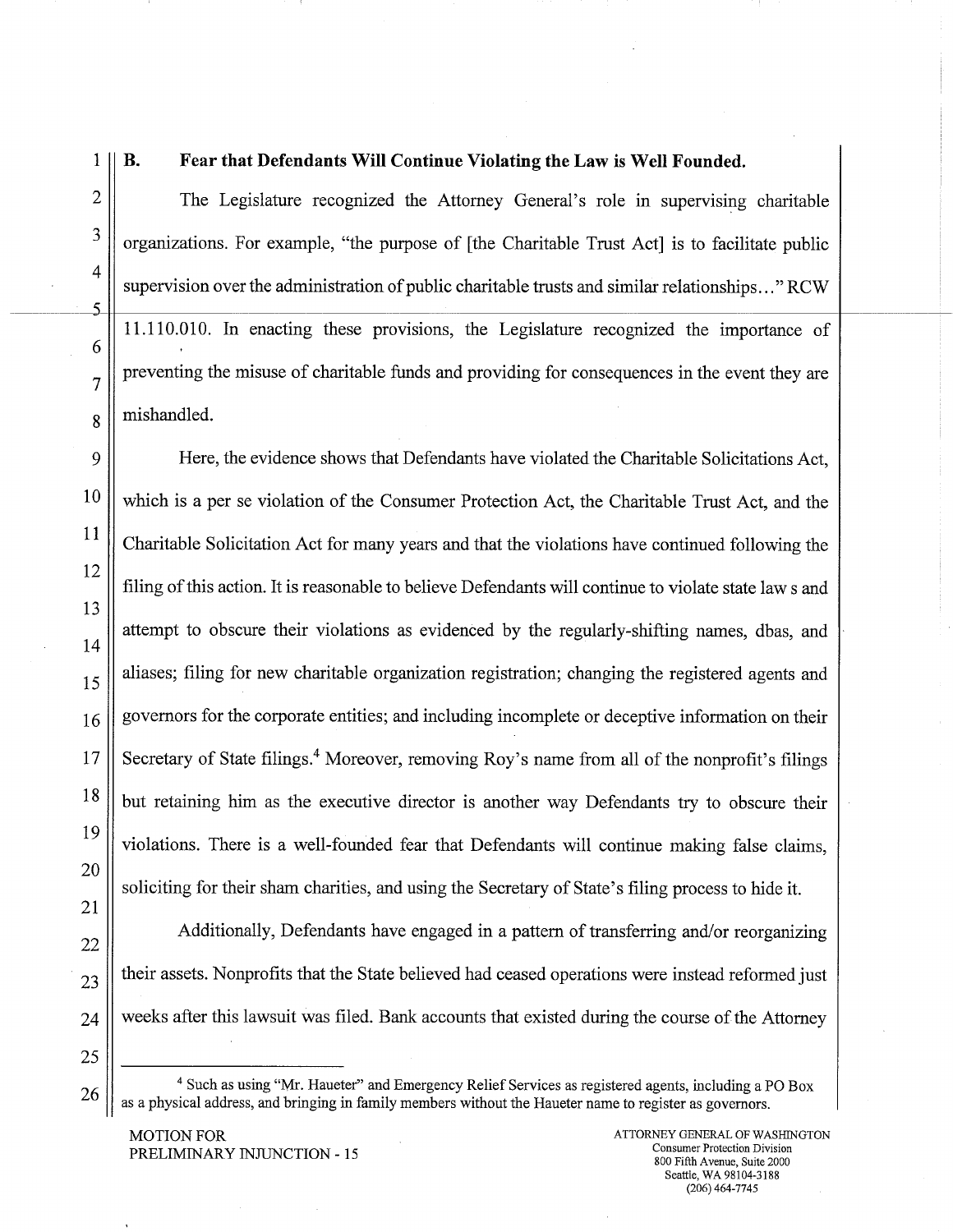1 General's investigation have been closed, only to be reopened elsewhere in the names of the  $2 \parallel$  "new" charities. App. at 519-20. Defendants have sold, listed for sale, or transferred real property. The Defendants' actions create a well-founded fear that assets will be obscured, depleted, or otherwise divested without court action. As such, the State requests this Court  $\frac{5}{5}$  $\begin{bmatrix} 6 \end{bmatrix}$  maintain the status quo until this matter is resolved.

3

4

### **7 C. Without an Injunction the Public Faces Continued Injury.**

8 The charities and for-profit entities continue to operate the same scheme they operated 9 when the State filed this action. An injunction would prevent both continued waste of the  $10$  charitable assets and continued deceptive and misleading charitable solicitations during this  $\left\| \frac{11}{11} \right\|$  litigation. Furthermore, an injunction that prevents the future sale or divestment of assets protects a potential monetary judgment against Defendants. This court should use its equitable authority to prohibit the sale or divestment of assets until this case is resolved.

12

13

14

- 19
- 20 ///
- 21 22
- 23 24
- 25  $111$

26

MOTION FOR ATTORNEY GENERAL OF WASHINGTON AND TRIVIAL ISLAMING TO A CONSUMER PROTECTION CONSUMER PROTECTION CONSUMER PROTECTION P PRELIMINARY INJUNCTION - 16 Consumer Protection Division Consumer Protection Division  $800$  Fifth Avenue, Suite 2000

Seattle, WA 98104-3188 (206)464-7745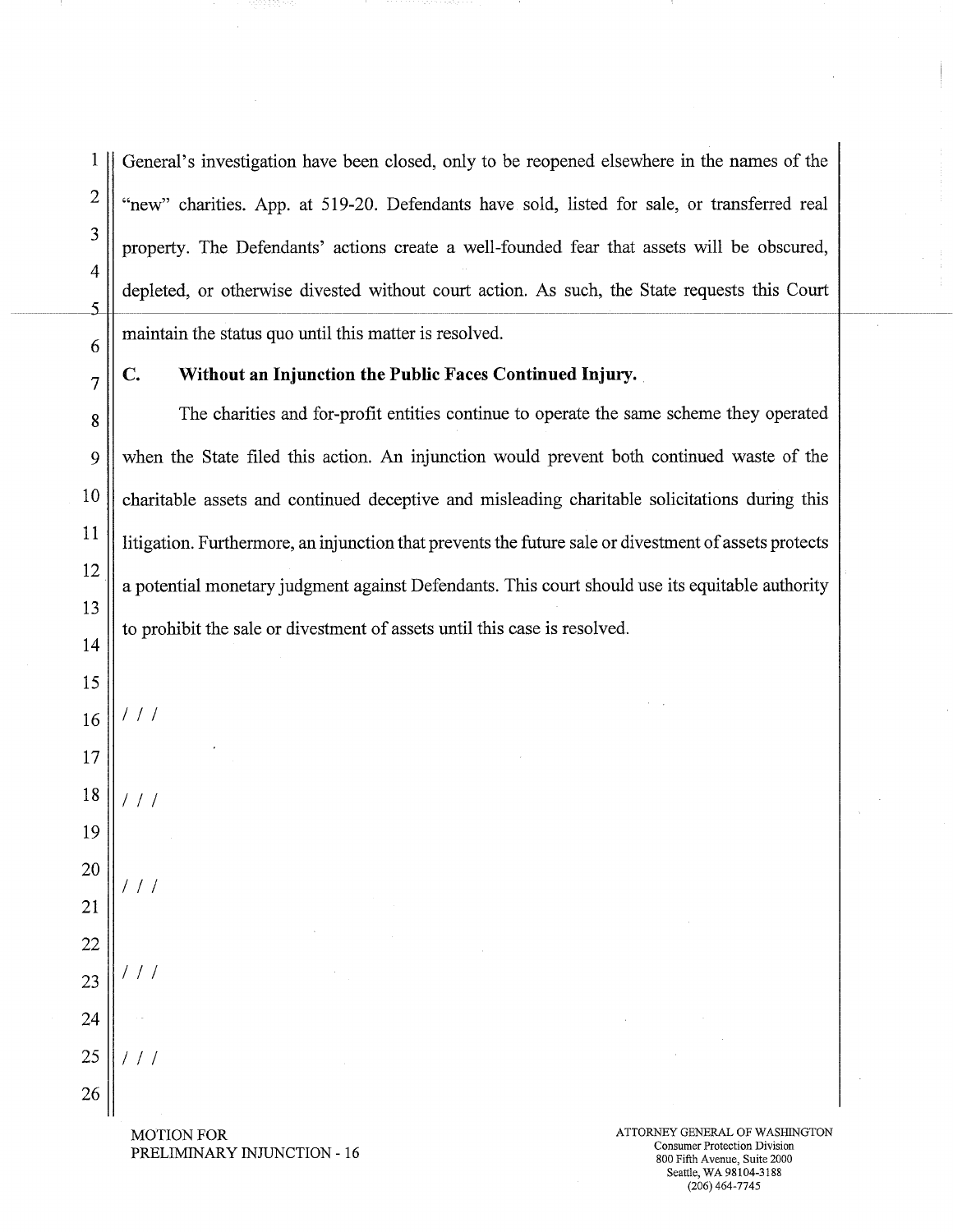|                                  | V.<br><b>CONCLUSION</b>                                                                                                                                   |  |  |
|----------------------------------|-----------------------------------------------------------------------------------------------------------------------------------------------------------|--|--|
| $\overline{c}$                   | The State respectfully requests the Court preliminarily enjoin the charity defendants from                                                                |  |  |
| 3                                | continuing to solicit charitable contributions; the individual defendants from amending and/or                                                            |  |  |
| $\overline{4}$<br>$\overline{5}$ | dissolving any existing business entities and from forming additional ones; and all defendants                                                            |  |  |
| 6                                | from selling, transferring, or otherwise divesting property until final judgment is rendered in this                                                      |  |  |
| 7                                | case.                                                                                                                                                     |  |  |
| 8                                | DATED this $16^{\circ}$ day of August, 2018.                                                                                                              |  |  |
| 9                                | ROBERT W. FERGUSON                                                                                                                                        |  |  |
| 10                               | <b>Attorney General</b>                                                                                                                                   |  |  |
| 11                               |                                                                                                                                                           |  |  |
| 12                               | JÓSHUA STUDOR, WSBA# 47183                                                                                                                                |  |  |
| 13                               | LYNDA ATKINS, WSBA# 52396<br>Attorneys for Plaintiff State of Washington                                                                                  |  |  |
| 14                               | 800 Fifth Avenue, Suite 2000<br>Seattle, WA 98104                                                                                                         |  |  |
| 15                               | I certify that this memorandum contains 4130 words,                                                                                                       |  |  |
| 16                               | in compliance with the Local Civil Rules.                                                                                                                 |  |  |
| 17                               |                                                                                                                                                           |  |  |
| 18                               |                                                                                                                                                           |  |  |
| 19                               |                                                                                                                                                           |  |  |
| 20                               |                                                                                                                                                           |  |  |
| 21                               |                                                                                                                                                           |  |  |
| 22                               |                                                                                                                                                           |  |  |
| 23                               |                                                                                                                                                           |  |  |
| 24                               |                                                                                                                                                           |  |  |
| 25                               |                                                                                                                                                           |  |  |
| 26                               |                                                                                                                                                           |  |  |
|                                  | <b>MOTION FOR</b><br>ATTORNEY GENERAL OF WASHINGTON<br><b>Consumer Protection Division</b><br>PRELIMINARY INJUNCTION - 17<br>800 Fifth Avenue, Suite 2000 |  |  |

- 1

 $\sim$ 

 $\sim$ 

- 1.

 $\overline{\phantom{a}}$ 

Seattle, WA 98104-3188 (206)464-7745

 $\bar{\alpha}$ 

÷,

i,